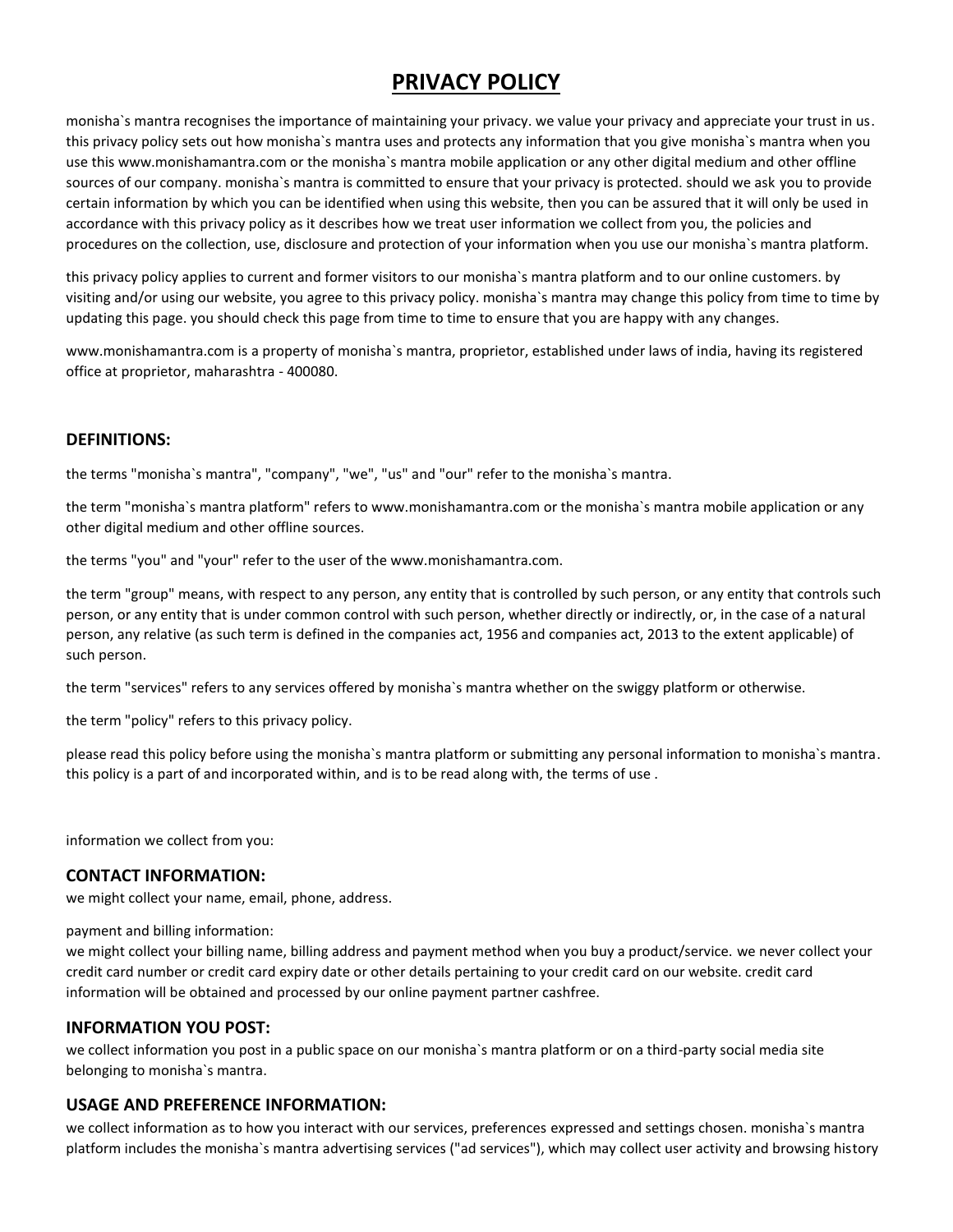within the monisha`s mantra platform and across third-party sites and online services, including those sites and services that include our ad pixels ("pixels"), widgets, plug-ins, buttons, or related services or through the use of cookies. our ad services collect browsing information including, without limitation, your internet protocol (ip) address and location, your login information, browser type and version, date and time stamp, user agent, monisha`s mantra cookie id (if applicable), time zone setting, browser plug-in types and versions, operating system and platform, and other information about user activities on the monisha`s mantra platform, as well as on third party sites and services that have embedded our pixels, widgets, plug-ins, buttons, or related services.

## **TRANSACTION INFORMATION:**

we collect transaction details related to your use of our services, and information about your activity on the services, including the full uniform resource locators (url), the type of services you requested or provided, comments, domain names, search results selected, number of clicks, information and pages viewed and searched for, the order of those pages, length of your visit to our services, the date and time you used the services, amount charged, details regarding application of promotional code, methods used to browse away from the page and any phone number used to call our customer service number and other related transaction details.

# **STORED INFORMATION AND FILES:**

monisha`s mantra mobile application (monisha`s mantra app) may also access metadata and other information associated with other files stored on your mobile device. this may include, for example, photographs, audio and video clips, personal contacts and address book information. if you permit the monisha`s mantra app to access the address book on your device, we may collect names and contact information from your address book to facilitate social interactions through our services and for other purposes described in this policy or at the time of consent or collection. if you permit the monisha`s mantra app to access the calendar on your device, we collect calendar information such as event title and description, your response (yes, no, maybe), date and time, location and number of attendees. if you are a partner company, we will, additionally, record your calls with us made from the device used to provide services, related call details, sms details location and address details.

## **DEMOGRAPHIC INFORMATION:**

we may collect demographic information about you, events you like, events you intend to participate in, tickets you buy, or any other information provided by you during the use of monisha`s mantra platform. we might collect this as a part of a survey also.

### **OTHER INFORMATION:**

if you use monisha`s mantra platform, we may collect information about your ip address and the browser you're using. we might look at what site you came from, duration of time spent on our website, pages accessed or what site you visit when you leave us. we might also collect the type of mobile device you are using, or the version of the operating system your computer or device is running.

# **WAYS OF COLLECTING INFORMATION:**

we collect information directly from you:

we collect information directly from you when you register on monisha`s mantra platform. we also collect information if you post a comment on monisha`s mantra platform or ask us a question through phone or email or any other source of communication.

we collect information from you passively:

we use tracking tools like google analytics for collecting information about your usage of our website.

we get information about you from third parties:

we may receive information about you from third parties, such as other users, partners (including ad partners, analytics providers, search information providers), or our affiliated companies or if you use any of the other websites/apps we operate or the other services we provide. users of our ad services and other third-parties may share information with us such as the cookie id, device id, or demographic or interest data, and information about content viewed or actions taken on a third-party website, online services or apps. for example, users of our ad services may also be able to share customer list information (e.g., email or phone number) with us to create customized audience segments for their ad campaigns.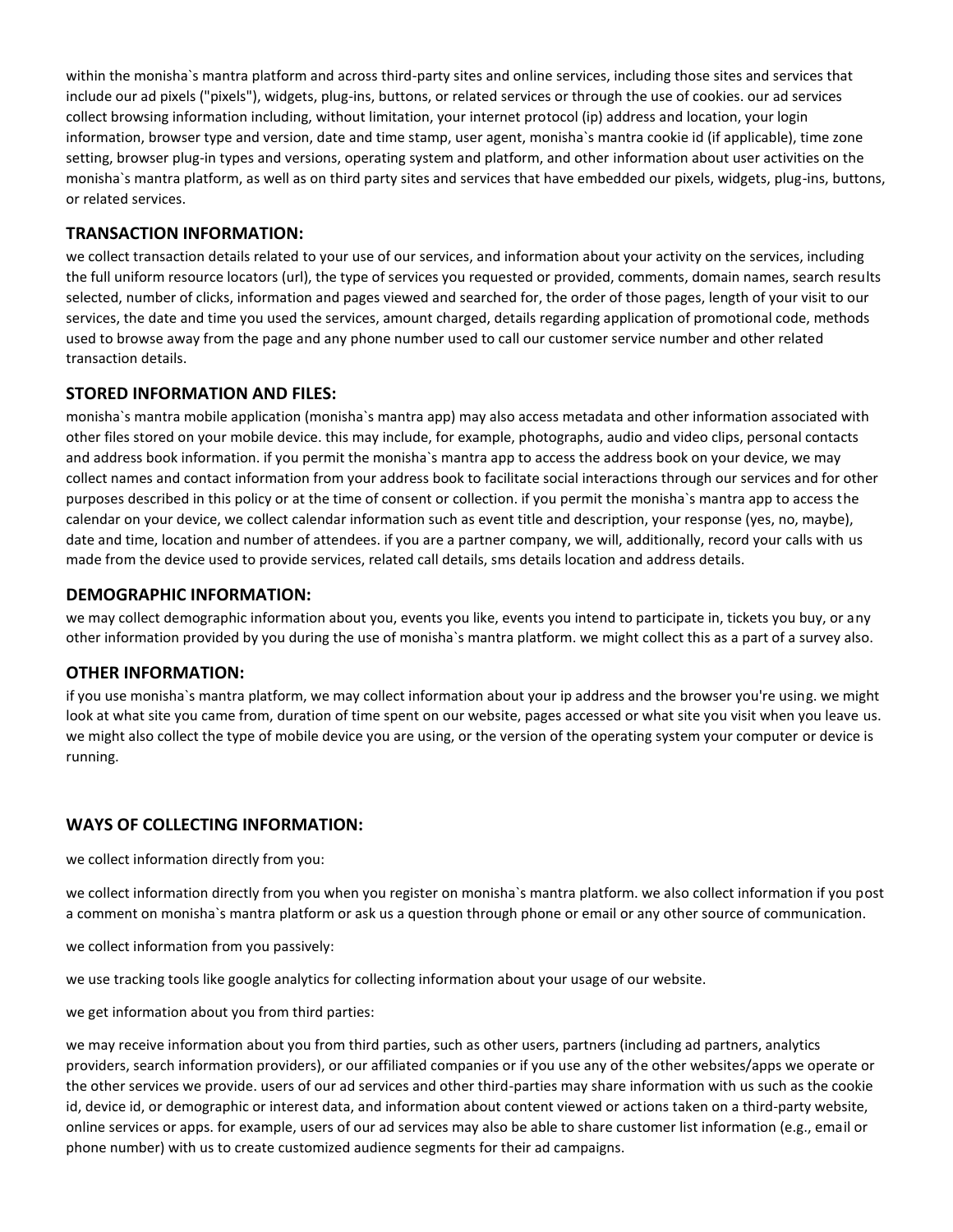when you sign in to monisha`s mantra platform with your sns account, or otherwise connect to your sns account with the services, you consent to our collection, storage, and use, in accordance with this policy, of the information that you make available to us through the social media interface. this could include, without limitation, any information that you have made public through your social media account, information that the social media service shares with us, or information that is disclosed during the sign-in process. please see your social media provider's privacy policy and help center for more information about how they share information when you choose to connect your account.

if you are partner company, we may, additionally, receive feedback and rating from other users.

use of your personal information:

we use information to contact you:

we might use the information you provide to contact you for confirmation of a purchase on monisha`s mantra platform or for other promotional purposes.

we use information to abide by the contracts:

we might use the information you provide to carry out our obligations arising from any contracts entered into between you and us and to provide you with the relevant information and services.

we use information to respond to your requests or questions:

we might use your information to confirm your registration for rendering services we offer.

we use information to improve our products and services:

we might use your information to customize your experience with us. this could include displaying content based upon your preferences. we might also use your information to understand our users (what they do on our services, what features they like, how they use them, etc.), improve the content and features of our services (such as by personalizing content to your interests), process and complete your transactions, make special offers, provide customer support, process and respond to your queries and to generate and review reports and data about, and to conduct research on, our user base and service usage patterns. if you are a partner company, we may use the information to track the progress of your service to our customers.

we use information to look at site trends and customer interests:

we may use your information to make our website and products better. we may combine information we get from you with information about you we get from third parties. we may use your information to provide you with information about services we consider similar to those that you are already using, or have enquired about, or may interest you. if you are a registered user, we will contact you by electronic means (e-mail or sms or telephone, etc.) with information about these services.

we use information for security purposes:

we may use information to protect our company, our customers, or our monisha`s mantra platform.

we use information for marketing purposes:

we might send you information about special promotions or offers. we might also tell you about new features or products or enroll you in our newsletter. these might be our own offers or products, or third-party offers or products we think you might find interesting. we may use the information to measure or understand the effectiveness of advertising we serve to you and others, and to deliver relevant advertising to you.

we use information to send you transactional communications:

we might send you emails or sms, etc about your account or purchase of our product.

we use information as otherwise permitted by law: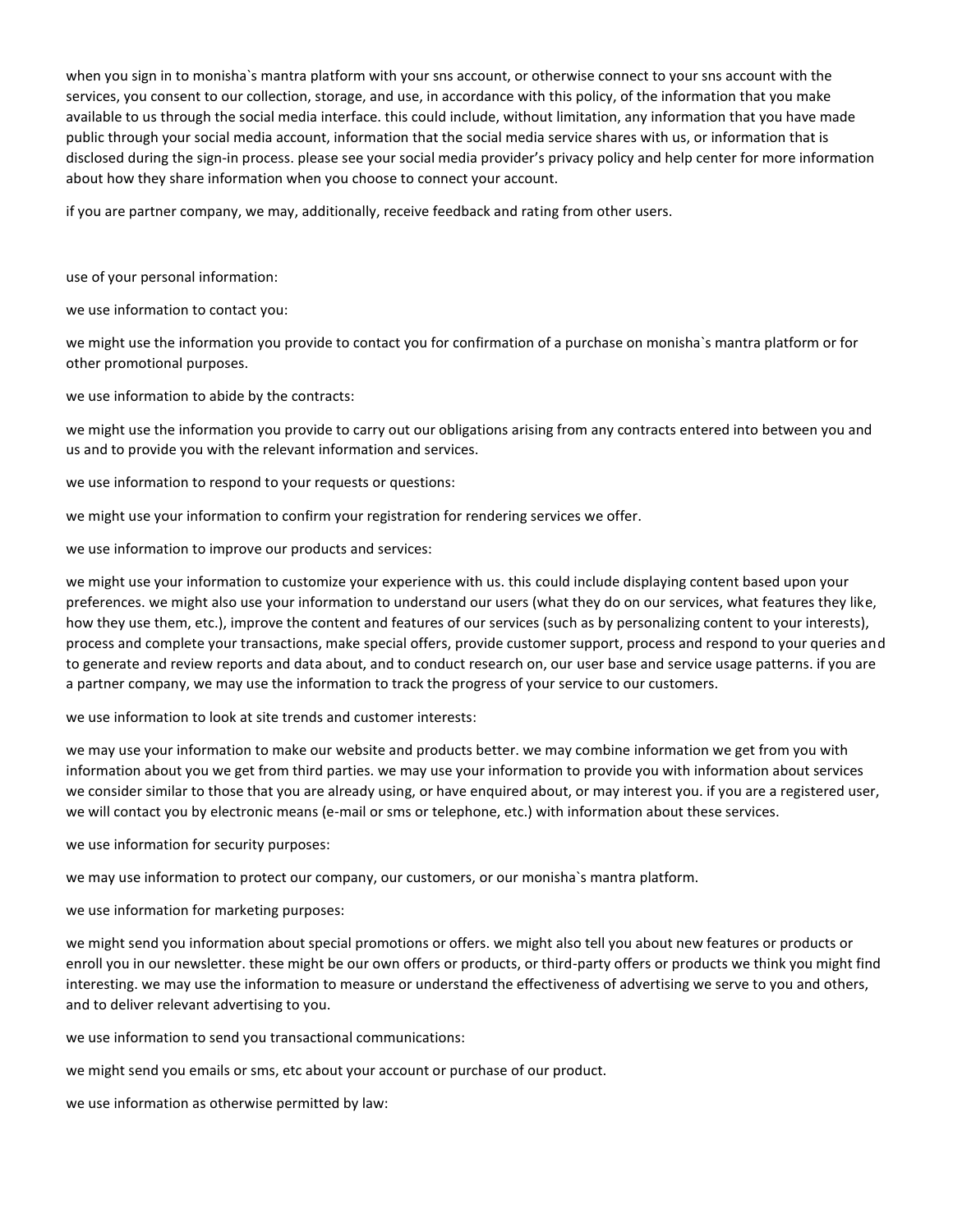we may combine the information that we receive from third parties with the information you give to us and information we collect about you for the purposes set out above. further, we may anonymize and/or de-identify information collected from you through the services or via other means, including via the use of third-party web analytic tools. as a result, our use and disclosure of aggregated and/or de-identified information is not restricted by this policy, and it may be used and disclosed to others without limitation.

we analyse the log files of our monisha`s mantra platform that may contain internet protocol (ip) addresses, browser type and language, internet service provider (isp), referring, app crashes, page viewed and exit websites and applications, operating system, date/time stamp, and clickstream data. this helps us to administer the website, to learn about user behavior on the site, to improve our product and services, and to gather demographic information about our user base as a whole.

# **SHARING/DISCLOSURE/DISTRIBUTION OF YOUR INFORMATION WITH THIRD-PARTIES:**

we will share information with third parties who perform services on our behalf:

we may share your information with our vendors, consultants, marketing partners, research firms and other service providers or business partners, such as payment processing companies, to support our business. for example, your information may be shared with outside vendors to send you emails and messages or push notifications to your devices in relation to our services, to help us analyze and improve the use of our services, to process and collect payments.

we may also use vendors for other projects, such as conducting surveys or organizing sweepstakes for us. some vendors may be located outside of india.

we will share information with advertisers and advertising networks:

we may work with third parties such as network advertisers to serve advertisements on the monisha`s mantra platform and on third-party websites or other media (e.g., social networking platforms). these third parties may use cookies, javascript, web beacons (including clear gifs), flash lsos and other tracking technologies to measure the effectiveness of their ads and to personalize advertising content to you.

while you cannot opt out of advertising on the monisha`s mantra platform, you may opt out of much interest-based advertising on third party sites and through third party ad networks (including doubleclick ad exchange, facebook audience network and google adsense). opting out means that you will no longer receive personalized ads by third parties ad networks from which you have opted out, which is based on your browsing information across multiple sites and online services. if you delete cookies or change devices, your 'opt out' may no longer be effective to fulfill the purpose for which you provide it.

we will share information with our business partners:

this includes a third party who provide us various services. our partners use the information we give them as described in their privacy policies.

while you place a request to order through the monisha`s mantra platform, your information is provided to us and to the vendors with whom you may choose to order. in order to facilitate your online order processing, we provide your information to that vendors in a similar manner as if you had made a goods/products/food order directly with the vendors. if you provide a mobile phone number, monisha`s mantra may send you text messages regarding the orders delivery status.

we will share information with other users:

if you are a delivery partner, we may share your name, phone number and/or profile picture (if applicable), tracking details with other users to provide them the services.

we may share information if we think we have to in order to comply with the law or to protect ourselves:

we may also share it if a government agency or investigatory body or other companies assisting us, requests when we are:

obligated under the applicable laws or in good faith to respond to court orders and processes; or

detecting and preventing against actual or potential occurrence of identity theft, fraud, abuse of services and other illegal acts;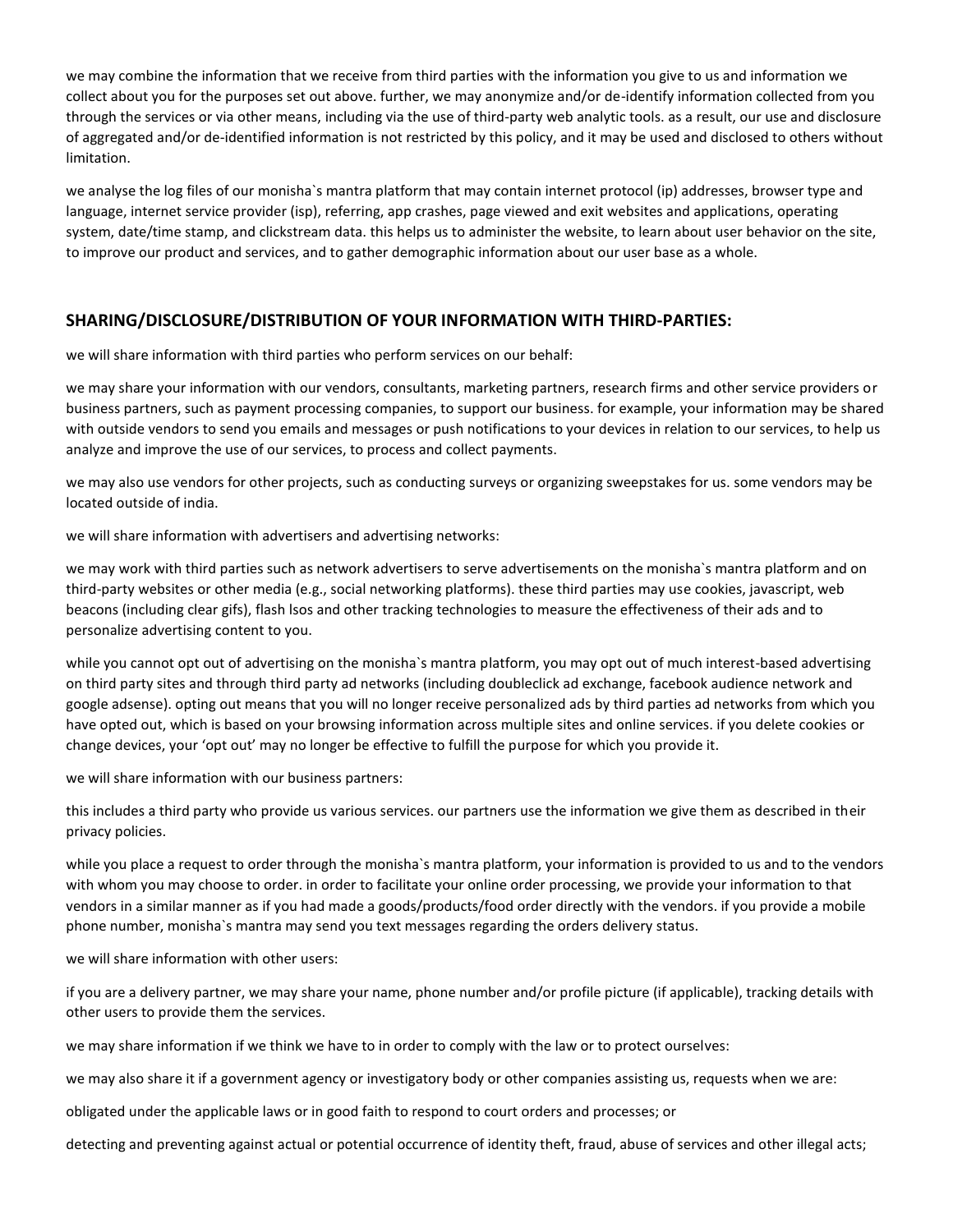responding to claims that an advertisement, posting or other content violates the intellectual property rights of a third party;

under a duty to disclose or share your personal data in order to enforce our terms of use and other agreements, policies or to protect the rights, property, or safety of the company, our customers, or others, or in the event of a claim or dispute relating to your use of our services. this includes exchanging information with other companies and organisations for the purposes of fraud detection and credit risk reduction.

we may share information for internal use or may share it with any successor to all or part of our business:

for example, if part of our business is sold we may give our customer list as part of that transaction. we may also share your information with any present or future member of our "group" (as defined above) or affiliates for our internal business purposes

we may share your information for reasons not described in this policy:

we may share your information other than as described in this policy if we notify you and you consent to the sharing. we will tell you before we do this.

# **YOUR CONSENT:**

by using the monisha`s mantra platform and the services provided therein, you agree and consent to the collection, transfer, use, storage, disclosure and sharing of your information as described and collected by us in accordance with this policy. if you do not agree with the policy, please do not use or access the monisha`s mantra platform.

# **COOKIES:**

our monisha`s mantra platform and third parties with whom we partner, may use cookies, pixel tags, web beacons, mobile device ids, "flash cookies" and similar files or technologies to collect and store information with respect to your use of the services and third-party websites.

cookies are small files that are stored on your browser or device by websites, apps, online media and advertisements. we use cookies and similar technologies for purposes such as:

authenticating users;

remembering user preferences and settings;

determining the popularity of content;

delivering and measuring the effectiveness of advertising campaigns;

analysing site traffic and trends, and generally understanding the online behaviours and interests of people who interact with our services.

a pixel tag (also called a web beacon or clear gif) is a tiny graphic with a unique identifier, embedded invisibly on a webpage (or an online ad or email), and is used to count or track things like activity on a webpage or ad impressions or clicks, as well as to access cookies stored on users' computers. we use pixel tags to measure the popularity of our various pages, features and services. we also may include web beacons in e-mail messages or newsletters to determine whether the message has been opened and for other analytics.

to modify your cookie settings, please visit your browser's settings. by using our services with your browser settings to accept cookies, you are consenting to our use of cookies in the manner described in this section.

we may also allow third parties to provide audience measurement and analytics services for us, to serve advertisements on our behalf across the internet, and to track and report on the performance of those advertisements. these entities may use cookies, web beacons, sdks and other technologies to identify your device when you visit the monisha`s mantra platform and use our services, as well as when you visit other online sites and services.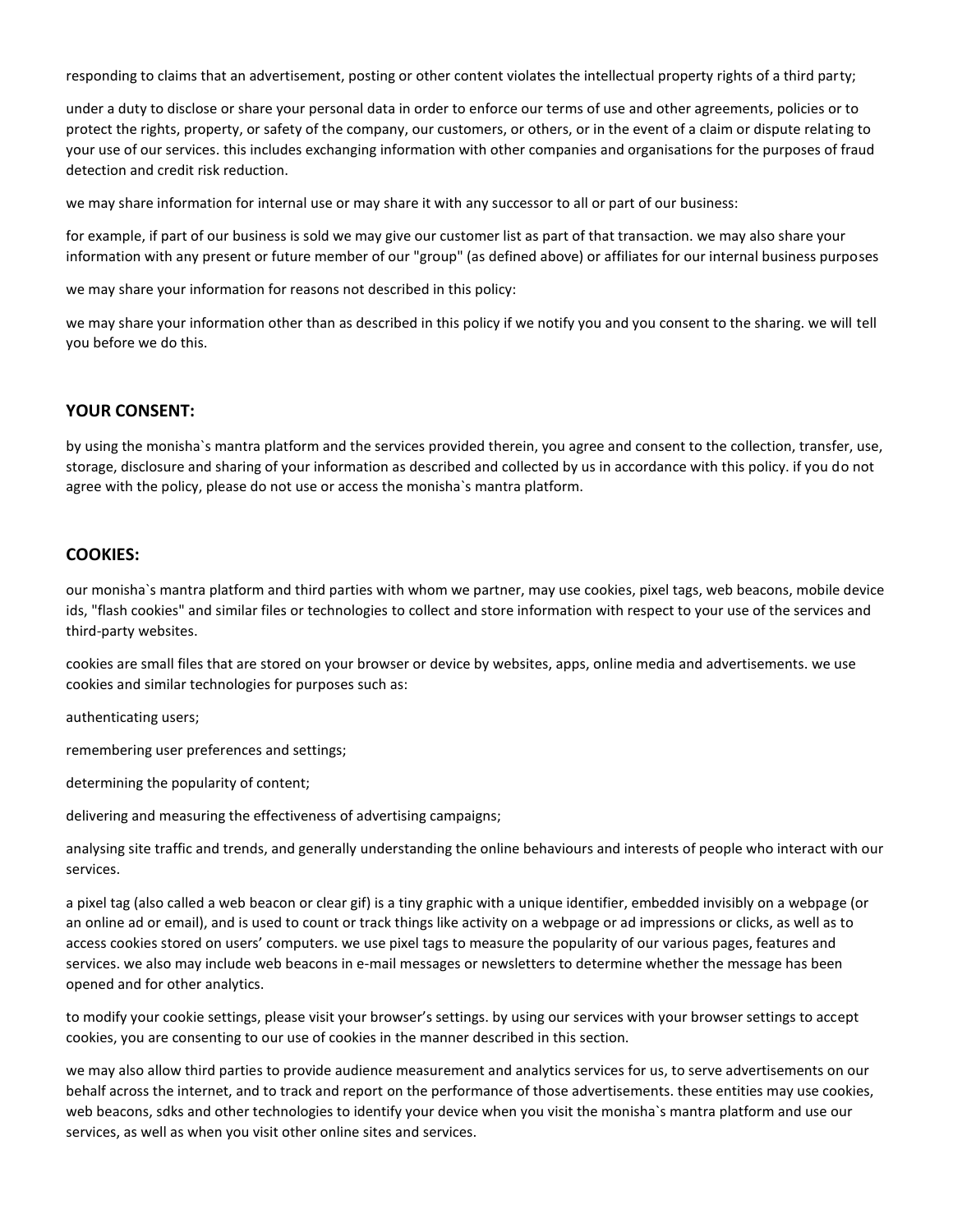please see our cookie policy here for more information regarding the use of cookies and other technologies described in this section, including regarding your choices relating to such technologies.

### **DATA SECURITY PRECAUTIONS:**

we have in place appropriate technical and security measures to secure the information collected by us. we use vault and tokenization services from third party service providers to protect the sensitive personal information provided by you. the thirdparty service providers with respect to our vault and tokenization services and our payment gateway and payment processing are compliant with the payment card industry standard (generally referred to as pci compliant service providers). you are advised not to send your full credit/debit card details through unencrypted electronic platforms. where we have given you (or where you have chosen) a username and password which enables you to access certain parts of the monisha`s mantra platform, you are responsible for keeping these details confidential. we ask you not to share your password with anyone.

please be aware that the transmission of information via the internet is not completely secure. although we will do our best to protect your personal data, we cannot guarantee the security of your data transmitted through the monisha`s mantra platform. once we have received your information, we will use strict physical, electronic, and procedural safeguards to try to prevent unauthorised access.

#### **EMAIL OPT-OUT:**

you can opt out of receiving our marketing emails. to stop receiving our promotional emails, please email (smrawat2004@gmail.com). it may take about 7 days to process your request. even if you opt out of getting marketing messages, we will still be sending you transactional messages through email and sms about your purchases.

#### **THIRD PARTY SITES:**

the monisha`s mantra platform may contain links to other websites. if you click on one of the links to third party websites, you may be taken to websites we do not control. any personal information about you collected whilst visiting such websites is not governed by this policy. monisha`s mantra shall not be responsible for and has no control over the practices and content of any website accessed using the links contained on the monisha`s mantra platform. read the privacy policy of other websites carefully as this policy does not apply to the privacy practices of those websites. we are not responsible for these third party sites.

this policy shall also not apply to any information you may disclose to any of our service providers/service personnel which we do not require you to disclose to us or any of our service providers under this policy.

#### **GRIEVANCE OFFICER:**

in accordance with information technology act 2000 and rules made and applicable there under, the name and contact details of the grievance officer are provided below:

| name:          | surendra m rawat                                   |
|----------------|----------------------------------------------------|
| address:       | a-291, balsmruti, opp. antriksh tower, murar road, |
|                | mulund (west), mumbai - 400080 (india)             |
| phone number:  | +91 9820343592                                     |
| email address: | smrawat2004@gmail.com                              |